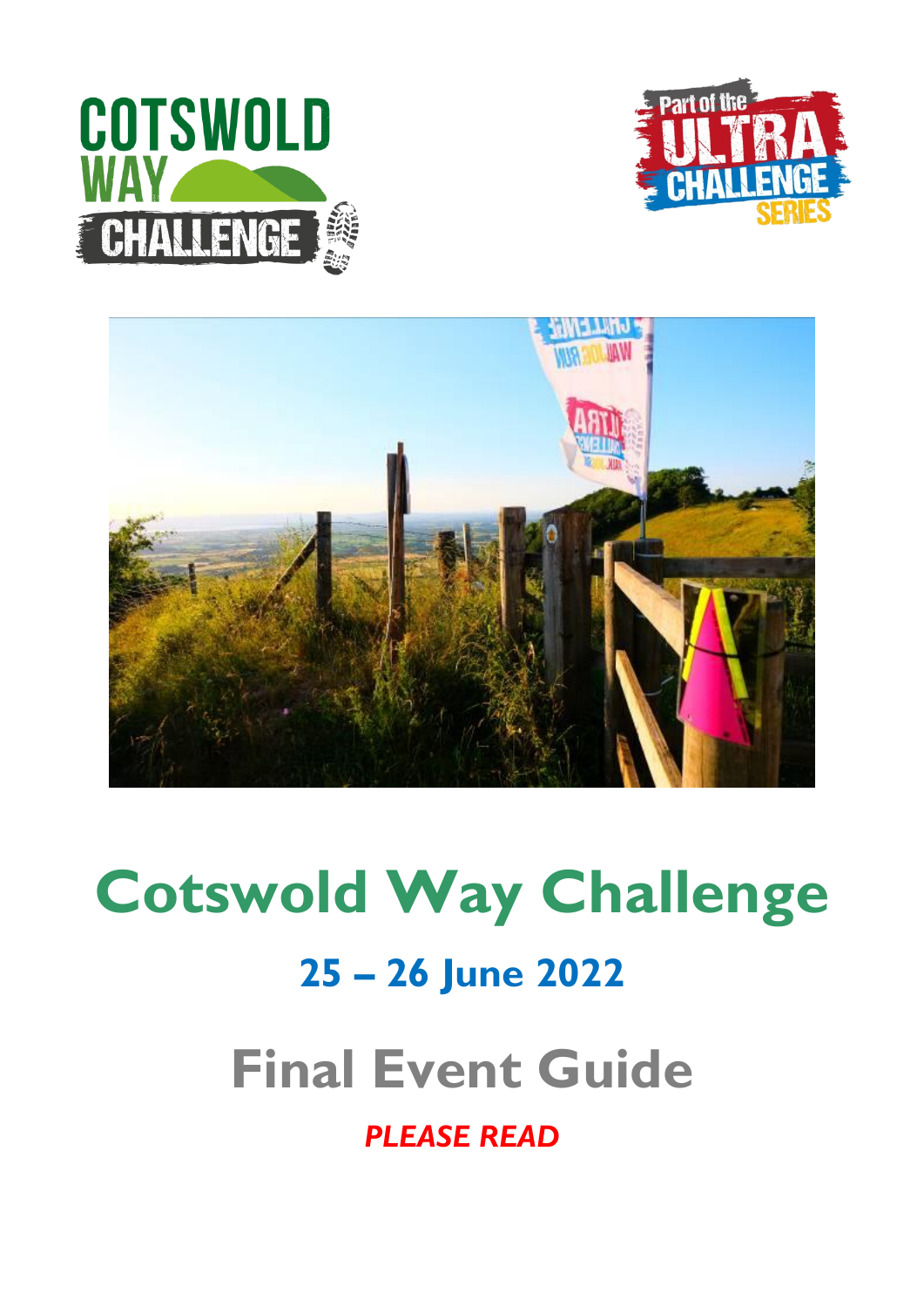

**The 2022 Cotswold way Challenge is approaching quickly, and with about 1,500 people taking part – it should be a great event! This 'Final Event Guide' will help with your final planning, and please read this alongside other material set out in the in the 'App' or in the Participant Area of the Ultra Challenge website.**

#### **CHALLENGE APP**

The new '**Event App'** is now available – and gives you access to all the key info & updates. Firstly – if you have not yet downloaded it – go to the **Apple / Google Store**, search for '**Action Challenge'** and download that base App. Follow the instructions, then, on the front screen (or go to **'Load New**' in the burger menu if you already have the base App installed) – enter **Reference Code CWC2022** – which downloads the Isle of Wight Challenge info.

This App gets all the updates before the Challenge - so make sure you have it on your phone!

#### **In the APP you will find:**

- Copy of this Final Event Guide
- Latest News
- Briefing video from the 'Event Director'
- Start Time list (so you can check you're on it!)
- How to 'manage your place' (cancellations / deferrals / changes)
- Optional Extra booking (camping / parking / shuttle bus transfers)
- Route Maps
- Link to the event timing & tracking system
- Start / finish & Rest Stop venues info + supporter access
- Travel advice (inc. how to get a ferry discount)
- Details of the Challenge food / menu
- Kit Lists
- Social Media links
- $+$  Much More.....

#### **You can also view the App on a Computer** *(desktop / laptop)***:**

- Go to: **[www.web.vamoos.com/login](http://www.web.vamoos.com/login)**
- Enter User ID as: **ACT**
- Enter **CWC2022** Passcode (*same as mobile App above*)

The **Participant Area** on the Ultra Challenge website also holds some of the key info:

#### **[CLICK HERE FOR Participant Area >>>](https://www.ultrachallenge.com/participant-area/cotswold-way-participant-area/)**



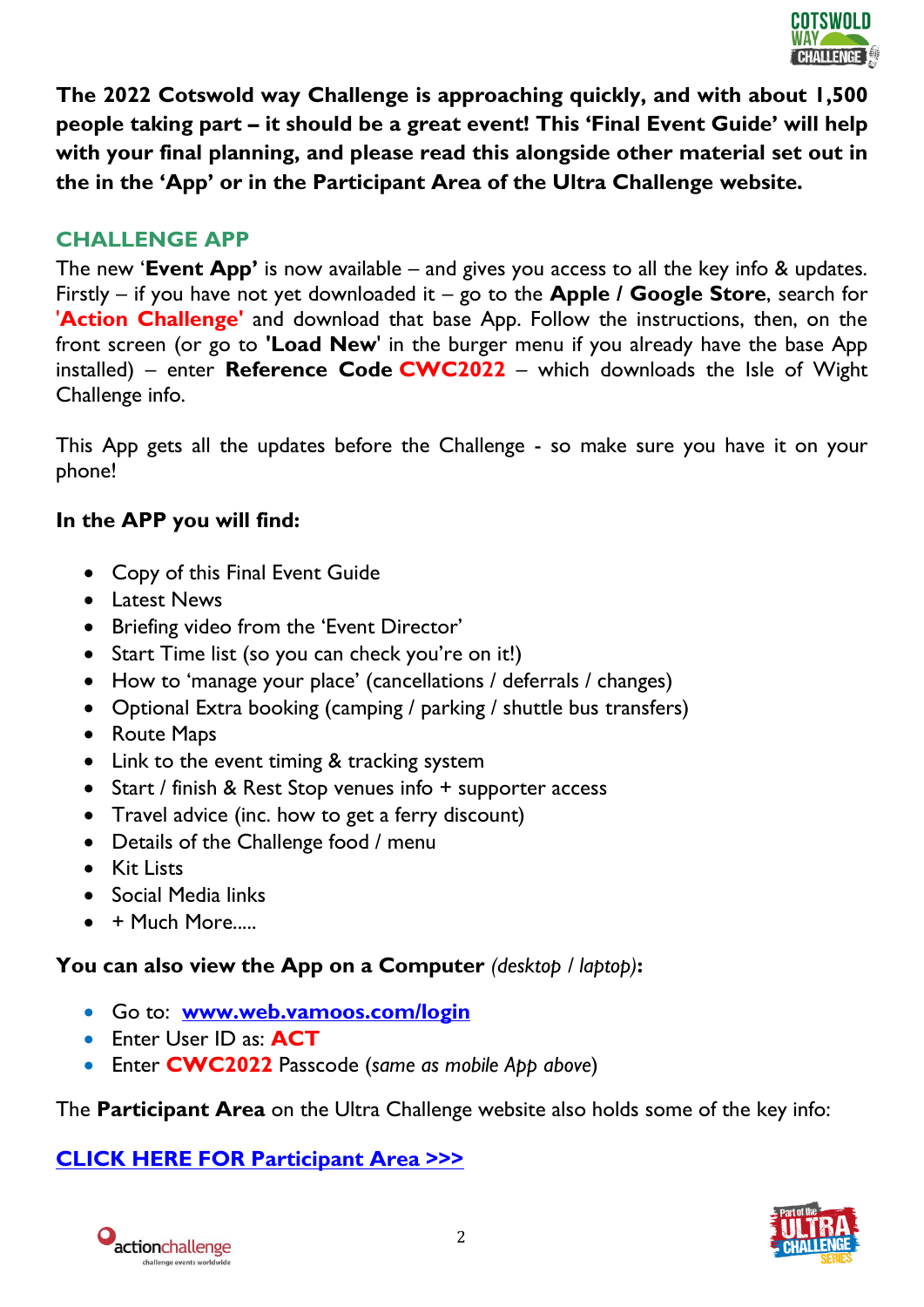

#### **KEY PRE-EVENT INFO....**

#### **Start times**

For anyone registered **before 24 May 2022**, you should have received your allocated start time sent via **EMAIL** on Wednesday 24 May 2022.

We've allocated a start time as close as possible to the slot selected when registering – and at most (in a few instances only) there may be a half hour difference from that original choice.

If you signed-up as a Team - members will be allocated the same start as the Team Captain. If you've **NOT** received your start time Email by **6.00pm Wednesday 24 May** check your 'junk' inbox first - and then check that your name is on the Start Time List (which is in the App). If it is, your Start Time is detailed there, and there's no reason to worry or contact us – as that time will be confirmed on your **E Ticket**.

If your name is **not** on the Start Time List – **OR** in legitimate **exceptional circumstances** you'd like to request a '**Start Time Amendment'** - **OR** there seems to be a problem with some of your Team's start times - then please complete the **online form** below by **5.00pm Monday June** at the **latest**.

Anyone that has registered on **24 May or after**, your start time will be confirmed on your event '**E-Ticket'** (which will be sent to **ALL** participants on **15 June**).

*'Start Windows' for the various Challenge options are below, with half hour allocated slots within these windows. NO requests can be made for a start time outside of the appropriate 'window'.*

**Saturday 25 June** *(from Cirencester basecamp)*

- **Full Challenge & Full 2 Day – 7.00 – 9.00am**
- **1 st Half Challenge – 7.00 – 9.00am**
- **1 st Quarter Challenge – 9.00 - 9.30am**

#### *(from Painswick)*

**2 nd Quarter Challenge – 9.30am**

**Sunday 26 June** *(from Wotton-Under-Edge)*

- **2 Day Full Challenge (2nd day) - 6.00 - 6.30am** *(rolling start)*
- **2 nd Half Challenge - 6.00am - 6.30am**

#### **[CLICK HERE FOR START TIME REQUEST FORM >>](https://airtable.com/shr9GMJbUiB4N5EI8)**

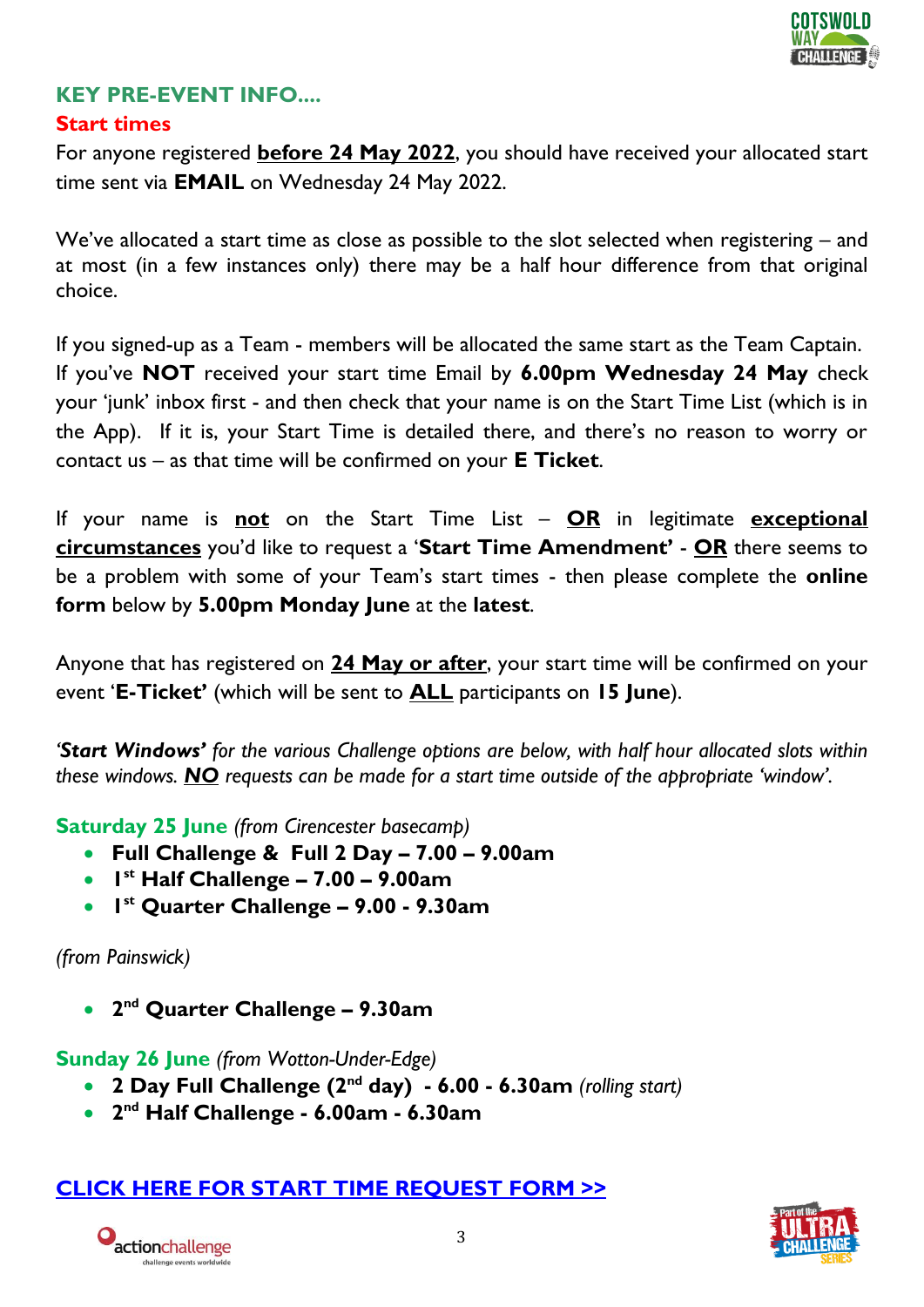

#### **E-Tickets & Bib Number**

Your E-Ticket will be **EMAILED** on **Wed 15 June 2021 –** and you must bring it for registration on to the event. Ideally store it on a mobile device to save paper!

If you've **NOT** received an E-Ticket by **Monday 20 June** (check junk mail first) – there will be a 'Starting List' published within the App & Participant Area of the Ultra Challenge website - where you can check your bib number, start time and request an E-Ticket resend. We ask that you **do not** email or phone to request an E-Ticket.

#### **OPTIONAL EXTRAS**

**Must be booked in advance - Bookings will close on Friday 17nd June – but book now, as some services have a maximum capacity!**

#### **Optional Extras:**

- **'University' accommodation at Cirencester** ~0/100km (Fri & Sat evening)
- **Camping -** (Wotton Sat night at ~53 km half way)
- **Parking**  Cirencester (basecamp), Painswick (24km) & Wotton-Under-Edge (53km)
- **Bus Transfers -** pre challenge from Kemble Station to the start venue
- **Bus Transfer** pre challenge from a 'Finish' (where you can park) to the 'Start'
- **Bus Transfers -** post challenge back to start (*i.e. transfer back to get car / train)*
- *NEW* **Geo Tracker Hire** so family & friends can track your progress in real time!



**Optional Extras are detailed in full via our Website - with online booking:**

**[CLICK HERE to book your Optional Extras >>](https://www.ultrachallenge.com/cotswold-way-challenge/bookable-extras/)**

**Please Note -** Tickets for **accommodation, camping & parking** will be **e mailed** the week prior to the event (coach transfers will be based on lists that we will have on the day)

#### **Baggage Services (***no need to book online – 'pay on the day')*

If you want to have your bag transported from the start line to your finish line. This optional service is paid by **card / cash on-the-day** *(at the baggage drop tent).*



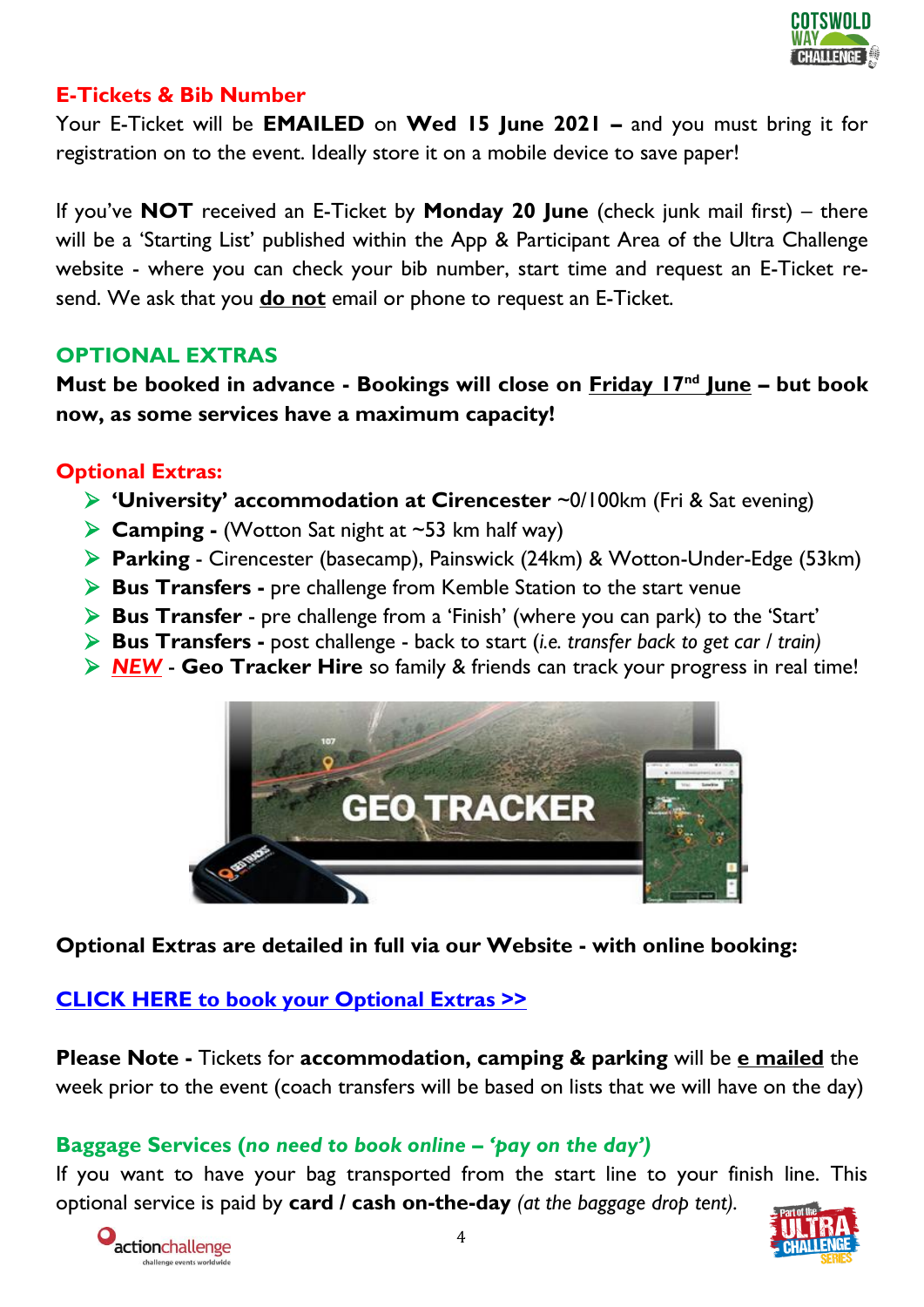

#### **Transfers to your finish (20kg / 80L max size) – prices are per bag**

- Full Challenge **£5** *(store at the start*), Half Challengers **£7.50** & Quarter Challengers **£5**
- Runners *(officially registered)* FREE transfer (max size 10kg / 25L this will be checked!).

### **Transfers to Half-Way & then on to finish (***Full Challenge only – extra clothes etc***)**

- £15 per bag (max size 20 kg / 80 L)
- **Campers** £15 per 'sack' / person for those who've purchased our 'Camping Package' (we'll provide a 'sack' - i.e. for a bag & other likely camping equipment).
- Runners **free** for10kg/30L max size (bigger / extra bags must be paid for as above).

**Walkers & Joggers -** bring a day bag (small rucksack) of 30-35L max - which you will be expected to carry with you – to hold your essential 'on event' kit.

**Runners:** Carry a small backpack if you wish – or as above; registered runners (and you must be an 'actual runner – in running kit) will receive a FREE transfer for a small bag. *Note -* For Full Challenge runners – you **MUST PICK** your bag up at the half way point baggage zone even if you don't need it – and then (once you've finished with it) **DROP** it in the '**Baggage Drop Zone'** as signed. Failure to do so will mean the arrival of your bag at the Cirencester finish is likely to be much later than your own arrival!!

#### **MERCHANDISE**

There's still time to purchase your 2022 Cotswold Way tech T-shirt for just £20! Also, check out our range of Ultra Challenge merchandise including leggings, hoodies and hats. We can't guarantee availability on the day, so order yours NOW to avoid disappointment!

# **[CLICK HERE TO VISIT OUR ONLINE SHOP](https://action-challenge-store.myshopify.com/) >>**

#### **If you have booked Accommodation at Cirencester RAU halls of residence**

If you are arriving on Friday evening at Cirencester (strictly NOT before 4pm or after 9pm) there will be a signing in point, where you will be able to collect your key fob and we will take a  $£10$  deposit – CASH ONLY, which will be given on return of the key fob. Remember – **Friday evening dinner** MUST be booked in advance – and **parking** if you're leaving your car at the Cirencester 'basecamp' (*see 'Optional Extras'*)

#### **If you have booked Camping at Wotton-Under-Edge**

Camping at Wotton-Under-Edge will be open from midday on Saturday 25 June. Head to the 'Info Point' once you arrive at Wotton for instructions.



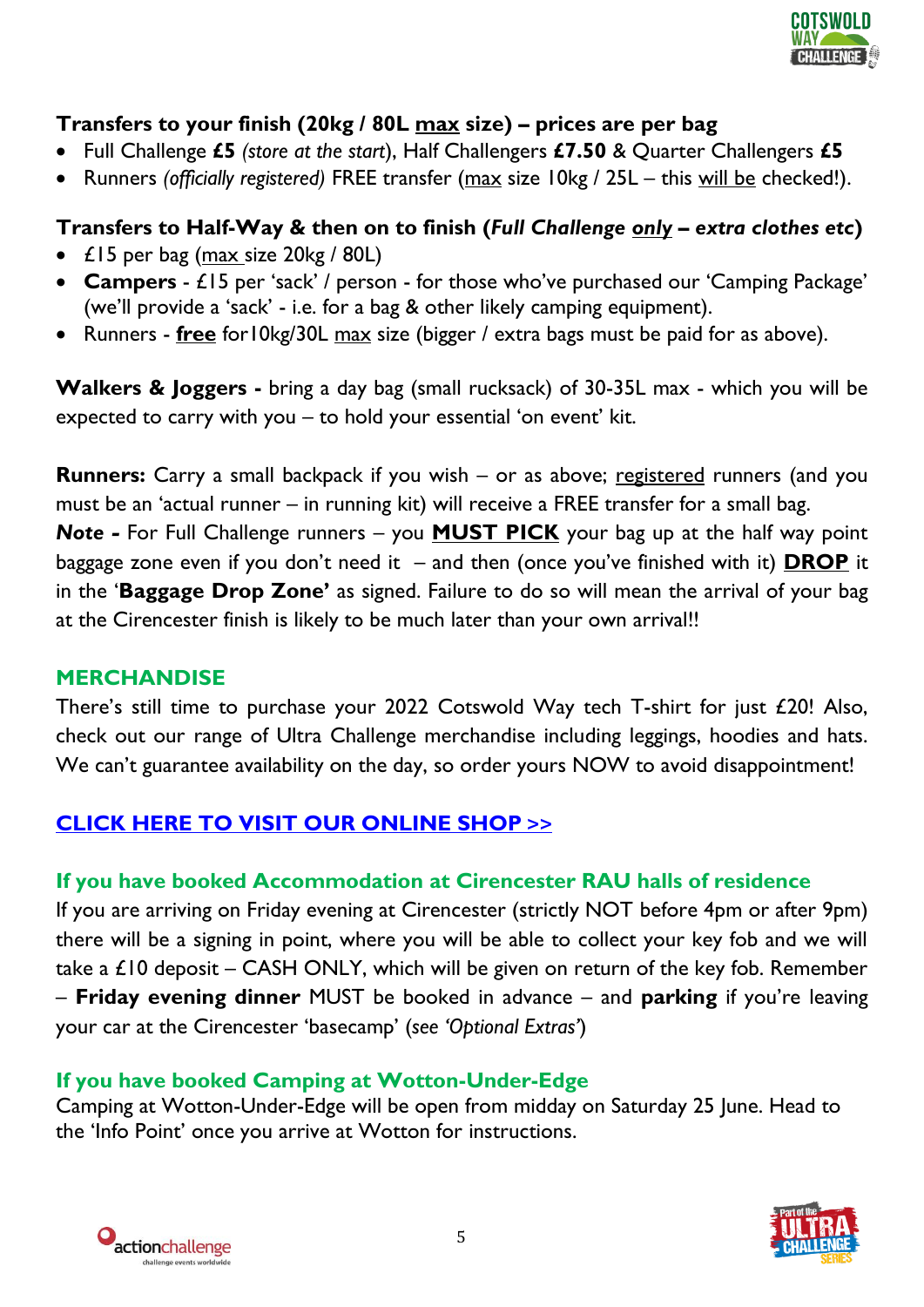

#### **REGISTRATION & THE START**

**Note** – Please see the App for full details of venue locations & maps, and **parking** at all the key start venues must be **booked in advance** (ie weekend, single day, supports).

#### **Early Registration at Cirencester** *(main start)* **- Friday 24th June**

- At basecamp for those staying locally (and at the on-site University Halls) - we will open **'Early Registration'** for Cirencester starters only from 4.00pm until 8.00pm on Friday

#### **Registration & The Start – Saturday 25th June**

#### **Full Continuous, Full 2 Day 1st Half & 1st Quarter Challenge**

- At **Royal Agricultural University, Stroud Road, Cirencester GL7 6JS** opens 6.00am – 9.30am

#### **2 nd Quarter Challenge**

- At **Painswick RFC & Sports Club, Stroud Rd, Painswick, GL6 6RS** opens at 8.00am - 9.00am

# **Registration & The Start – Sunday 26th June**

#### **2nd Half Challenge & 2nd Day of '2 Day Full Challenge'**

- At **Wotton Sports Centre, Centre, New Road Entrance (field), Wottonunder-Edge GL12 8JW** opens 5.00am – 6.00am

#### **At Registration**

- Try and arrive 1 hour prior to your start time
- You **MUST** present your **E-TICKET**
- Collect your **EVENT PACK** (Event & timing pass, lanyard, bib, route card)
- You'll also get a souvenir **Isle of Wight neck buff**
- Detail critical **medical details** on the reverse of bib (*ie serious conditions / allergies)*
- E-Tickets are **NOT** transferable we may ask for ID
- You must come with at least **2 litres of water** (bottles / camel back).

You'll be called into the '**Start Pen'** about 15 mins **before** your official start time for a safety briefing & warm up – and then you'll then set off a 'wave' of about 250 or so challengers

**Note** - if you arrive more than 1 hour before your start time you'll have to wait outside the marquee basecamp area / or in your car – so 1 hour prior is perfect! If you registered on the Friday you can arrive 30 minutes before your start time if that suits you better.



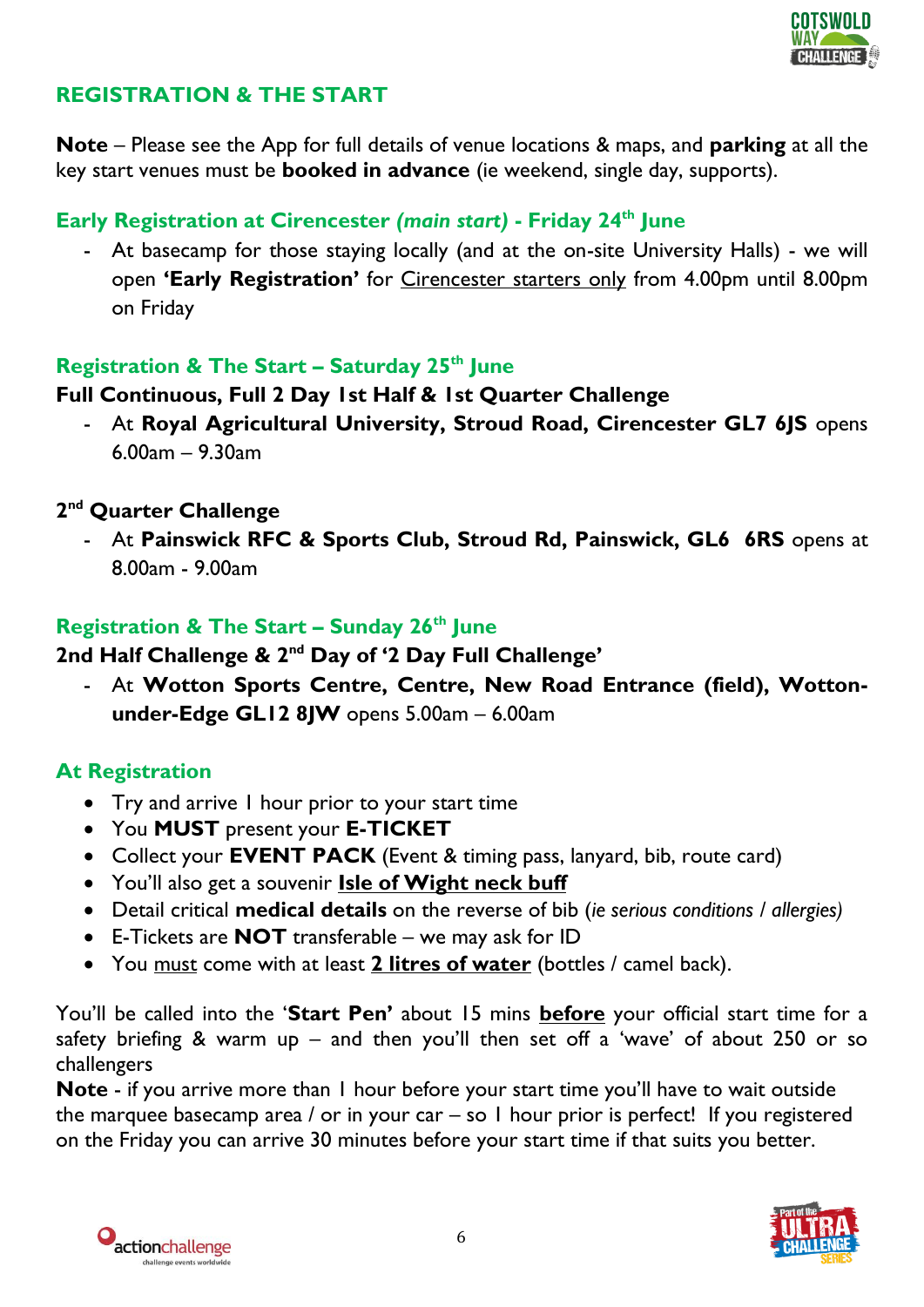

#### **THE ROUTE**

Will be marked with pink arrows, ribbons, flags & signs. Equally important - you'll have access to a **Google route map via the Challenge APP** (and a QR code on the Route Card). A mobile phone is therefore **essential** – and ideally with a back-up battery pack – which are readily available these days!). With the right phone settings - your 'blue dot' location shows up relative to the route – so you'll always be able to figure where you are!

#### **Google Map**

This will be finalised & enhanced with useful information prior to the Challenge.

#### **GPX file**

You will be able to download the final GPX file of the route to upload into GPS type devices (Garmins etc). This will be available from Monday 20 June via the App & website.

#### **[CLICK TO VIEW ROUTE >>](https://www.google.com/maps/d/embed?mid=11ripJugYZGFpeEEISFUihvZKwDPt4kBM&ehbc=2E312F%22%20width=%22640%22%20height=%22480)**

*NOTE***:** The Route is **subject to change** in the lead up to the event – and potentially close to the start date - so please always follow **the signage on the day**. We've plotted the route various devices to get the 'best' plot, and please be aware that some GPS devices tend to overstate distance on relatively slow, long, walking / hiking type activities – and it's best to turn off the device when you are stationary for prolonged periods (ie  $-$  at rest stops)

#### **Hazards on Route**

Hazards exist in many guises – on footpaths, pavements, and on roads! Look out for: Traffic (cross roads in the correct places); slippery surfaces on footpaths (it may be wet); styles (can be tricky); steep slopes; other pedestrians / dogs – and clearly darkness / night time brings additional challenges – so you **must bring a head torch!** Be careful – and always err on the cautious side and look, listen & think ahead, as for most, this event is NOT a race!

#### **Timing & Tracking**

You'll be issued with a timing pass & lanyard to be worn around your neck during the event. This will be scanned at the start / finish and at rest stops. You must go through all check points for your tracking profile to be updated. Friends & family will be able to view your progress through rest stops – and this link will be available via the **App** and the **website** on Thursday 23 June.

#### **'What's App' & 'What 3 Words'**

The route is relatively remote in places & post codes often 'don't work'  $-$  so having access to (and knowing how to use) – 'What's App' location functionality and 'What 3 Words'



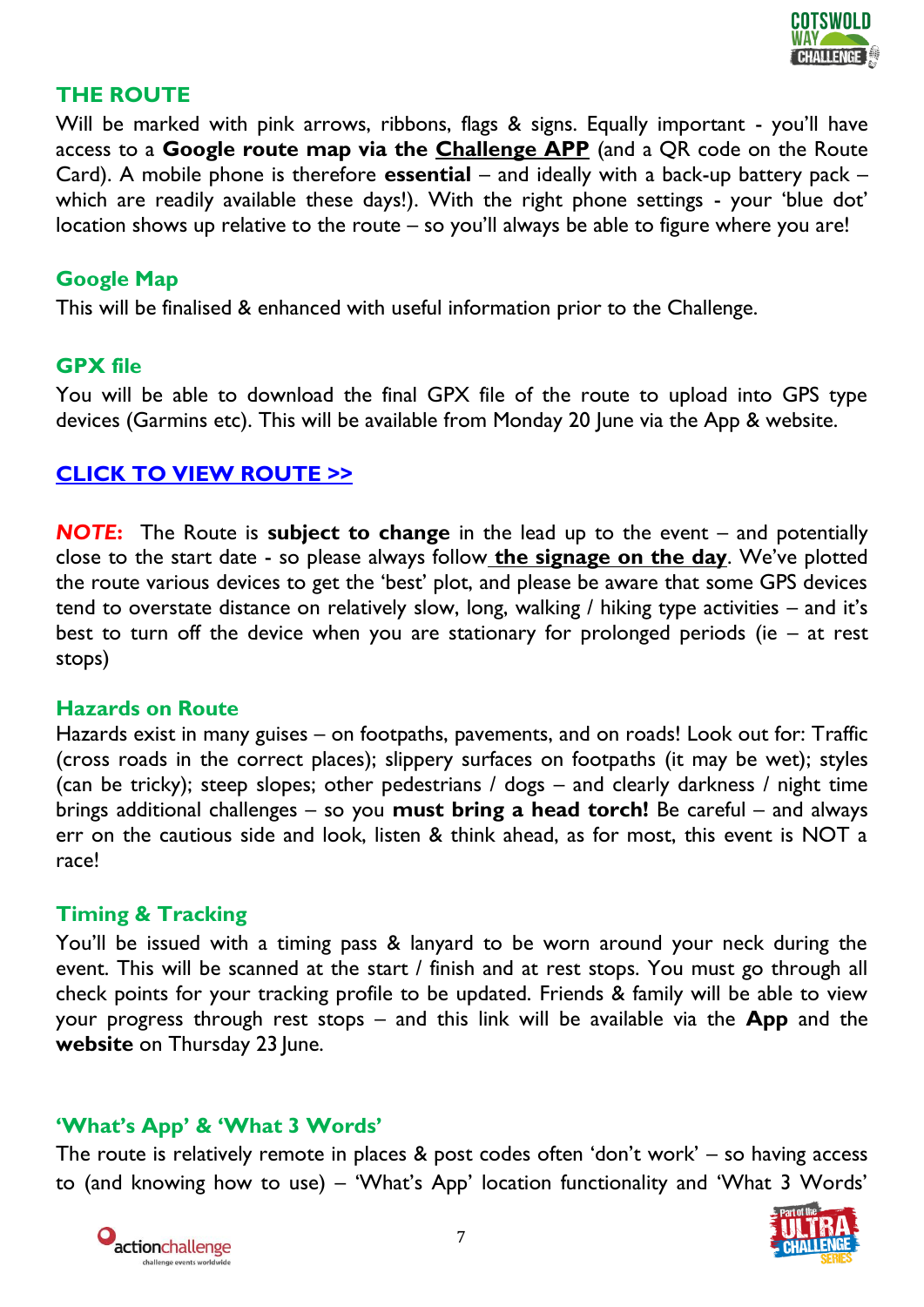

(which is a well-known location type app) are both very useful in case you need to give your specific location to a supporter (i.e. to meet or pick you up) - or to our Control Room. Please check these out if you are not familiar with them – and download these clever apps!

#### **Food & Drink at Cirencester basecamp & Rest Stops**

All dietary requirements are catered for (please ask if it's not apparent!)

- **Start** (Cirencester basecamp) **:** Hot drinks, biscuits, bananas (Plus breakfast vendor)
- **~24 km Stop (Painswick) -** Full / 1st Challengers, picnic lunch
- **~24 km Stop (Painswick) -** 1st Quarter finishers, BBQ
- ~53 km 'Half Way' + I<sup>st</sup> Half Finish (Wotton-Under-Edge) hot meals choice (pasta/ curry etc)
- **~78 km Stop – (Beaufort)** (selection of hot wraps + breakfast wraps)
- **~78 km Stop** *(26km for Day 2 / 2nd Half)* as above / picnic lunch (depending on time)
- **100 km Finish (Cirencester) –** BBQ for finishers (or breakfast depending on time)
- **Other Rest stops**: Edgeworth (12.5 km) / Coaley Peak (38km) / Hawkesbury (63km) & Rodmarton (90km) : Good mix of snacks (inc. bakery / fruit / cut fruit / protein bards/ chocolate / sweets / savoury ) - and hot drinks / water/ squash / energy drink.

If you have a favourite snack which 'hits the spot', perhaps keeps you going when you might not feel like eating other food – then it's not a bad idea to bring some of it with you! Please clear & dispose of all **your rubbish** in the sacks / bins provided at all the venues.

#### **Medical Facilities**

Our team of medics will be at the basecamp & at all the Rest Stops – with mobile resources deployed for any serious incidents. You should bring your own small first aid kit – and always deal with blisters as soon as you feel a 'hot spot' (don't wait till you get to a rest stop!). There's a **massage service** at the Wotton-Under-Edge 53 km 'half way' & point & at the main basecamp finish in Cirencester (10 min slots – booked on arrival at that stop)

#### **FINISH LINE & DEPARTING**

All finishers will get a well-earned medal, glass of fizz (or soft drink) and a meal.

# *1st Quarter Challenge finish line –* **Painswick Rugby Club, Stoud Road, Painswick, GL6 6UH***.*

BBQ lunch. There are bookable shuttles (book in advance via our Bookable Extras page) to take finishers back to the Cirencester start parking, and Stroud train station. Supporters collecting you can purchase a parking pass in advance. Supporters will not be allowed in the



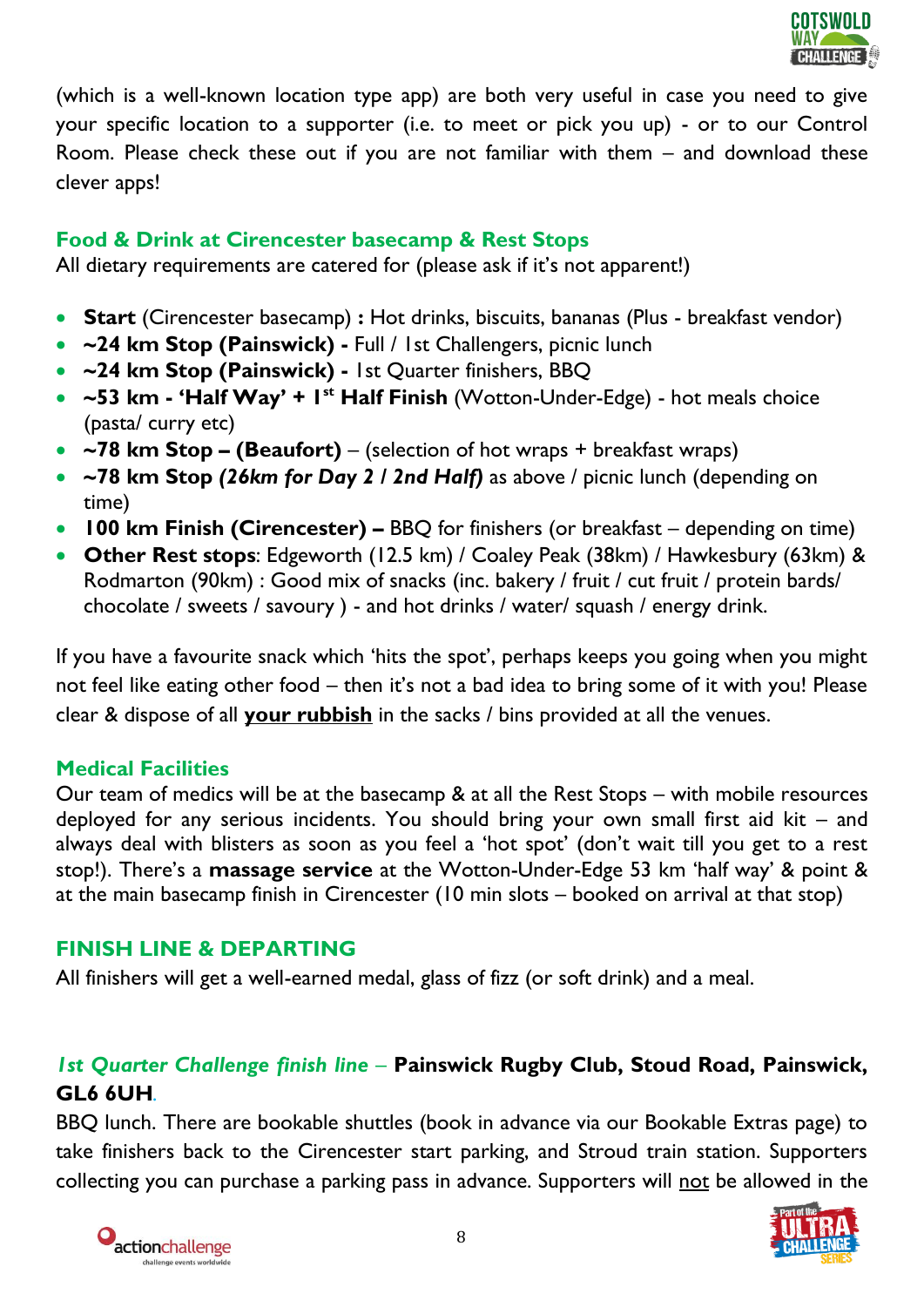

main marquee area (there will be a separate seating area). **[Google Map Location for Painswick >>](https://www.google.com/maps/place/51%C2%B046)**

## *1st Half Challenge & 2nd Quarter finish line –* **at Wotton Sports Centre, Centre, New Road Entrance (field), Wotton-under-Edge GL12 8JW***.*

Selection of hot food available + massage and medical teams just in case. There will be optional transfers to the Cirencester basecamp or Stroud train station. Supporters collecting you can purchase a parking pass in advance - but will not be allowed in the main marquee area (there will be a separate seating area)

**[Google Map Location for Wotton-Under-Edge>>](https://www.google.com/maps/place/51%C2%B038)**

*Full & 2nd Half Challenge finish line –* **Royal Agricultural University, Stroud Road, Cirencester GL7 6JS.** Selection of hot food available (BBQ or breakfast if early) + massage and medical teams. There are shuttles back to the Kemble train station which MUST be booked in advance via our online booking form. Supporters will be able to park at Cirencester (to pick you up) they can purchase a parking ticket in advance for  $\mathcal{L}5$  – but will not be allowed in the main marquee area (there will be a separate area).

**[Google Map Location for Cirencester >>>](https://www.google.com/maps/place/51%C2%B042)**

#### *Note* **- Runners / Fast Joggers:**

Runners on the Full ~100km Challenge will finish somewhere between 6:00 –11:30pm on Saturday. For those arriving at the finish line when the trains are not be running, there will be a quiet area available for participants to rest until the first train on Sunday morning. Please bear in mind that as the runners arrive relatively spread out at the finish line, the finish line can be quiet at times (so do ask your supporters to join you!)

# **DROP OUT PROCEDURES, CUT OFF TIMES & RULES**

During the event there will be a **Control Room** in operation. Please ensure that you save the important phone numbers prior to the Challenge.

**Emergency No.** (If you're injured but non-life threatening): **0203 915 6682 Control Room No.** (For non-emergencies i.e. you are lost): **0207 609 6695 Drop Out SMS / Whats App** (To say you're retiring etc): **07931 466138 Life Threatening Incidents CALL 999** first, **then** the emergency no. above

#### **Exiting / Retiring from the Challenge**

If you need to exit / retire from the Challenge, please inform Event Staff or by Text SMS to the number provided on the Route Card – procedure details below. The ideal place to



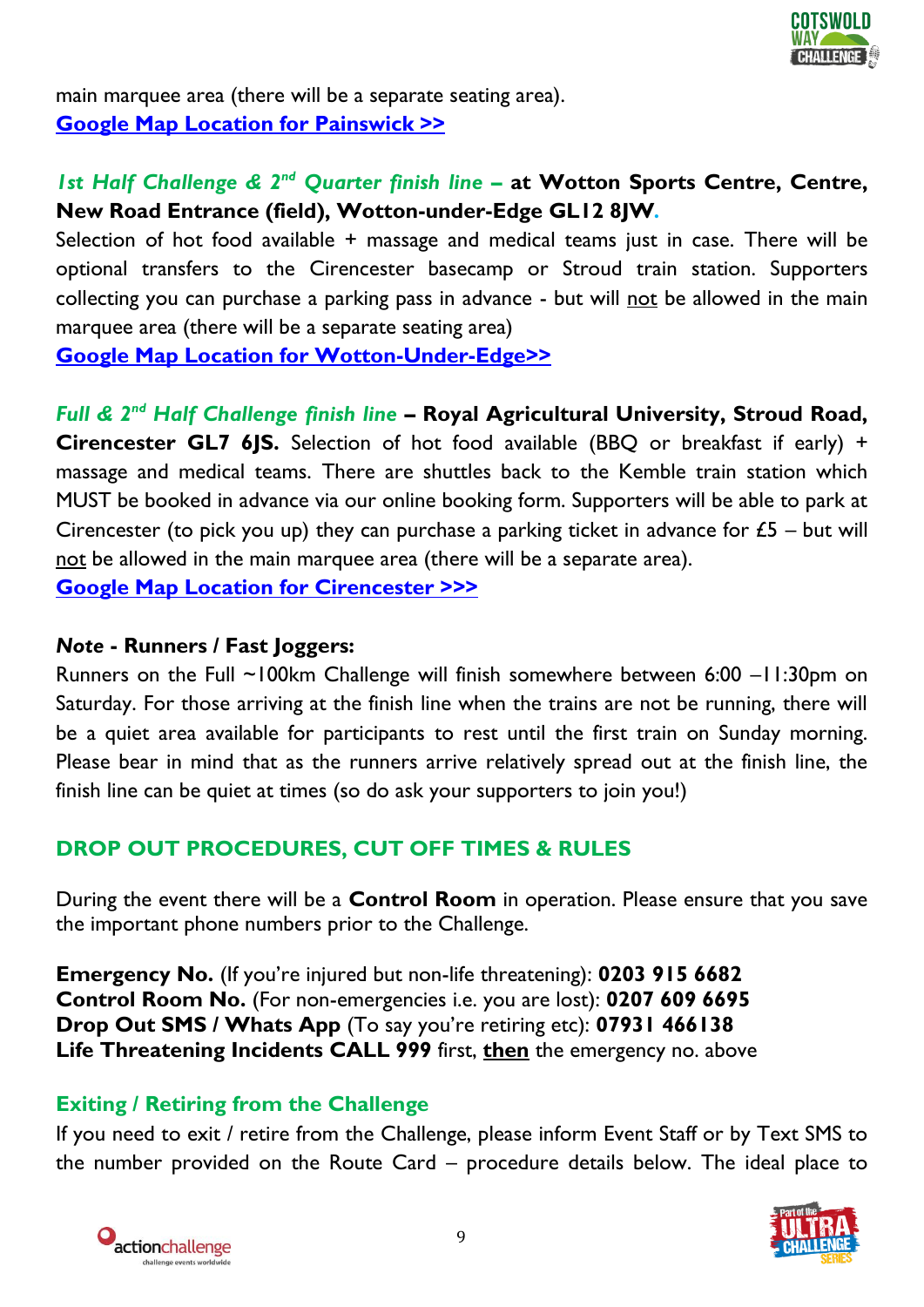

retire is at any Rest Stop – so unless it is an absolute emergency please do your best to carry on to one of these stops.

There will be shuttle buses picking up those who have retired from the event from the 24km Painswick rest stop onwards, to take you to the next major Rest Stop – where (if required) you can book on to one of the Shuttle Transfer Busses to get back to Cirencester (if needed). However, these buses will be doing round trips stopping at all rest stops on the route, so this may involve a wait during busy times.

#### **If dropping out at a Rest Stop / Mid Point**

Go to the **'Information Point'** and hand in your Event Pass. Staff will provide details of shuttle services or other ways to exit. The shuttle service is only available from the 30km point onwards - before that point, retirees will need to make their own travel arrangements, unless in an emergency when we will have vehicles and medics available.

#### **If exiting the event on the course**

If you need to exit / retire from the challenge, please inform event staff OR text the 'Drop Out' number provided on the Event Pass with your **NAME**, **BIB NO. APPROX KM** and **TIME**, along with the words 'DROPPING OUT'. Please include details for team mates also exiting the event if applicable.

#### **Other pick up points**

If you are physically unable to make it to the next rest stop – we will have a number of strategically designated 'pick up points' (that our vehicles can access) – which will be detailed on the Google route map (and detailed on the route card, and the Control Room can direct you). Pick-ups from these points will just move you to the next rest stop – and at that point **your challenge will finish** (they cannot be used to 'get a lift').

#### **Cut off times**

The Event will have cut off departure times from based on the 34 hour upper end time (Full Challengers), 18 hrs for the 1<sup>st</sup> Half (~53km), 16 hours for the  $2^{nd}$  Half (~47km), 8 hours for the  $I<sup>st</sup>$  Quarter (24km) & 9 hours for the  $2<sup>nd</sup>$  Quarter. If anyone fails to meet these cut off times, the Organiser reserves the right to withdraw participants from the Event. We will, however, do everything we can to ensure that anyone who wants to continue can do so as we are fully aware of what 'finishing' means to many.

#### **Event Rules**

There aren't too many rules – but the ones we have are important. Please make sure you familiarise yourself with these rules and our Ultra Code before the Challenge:



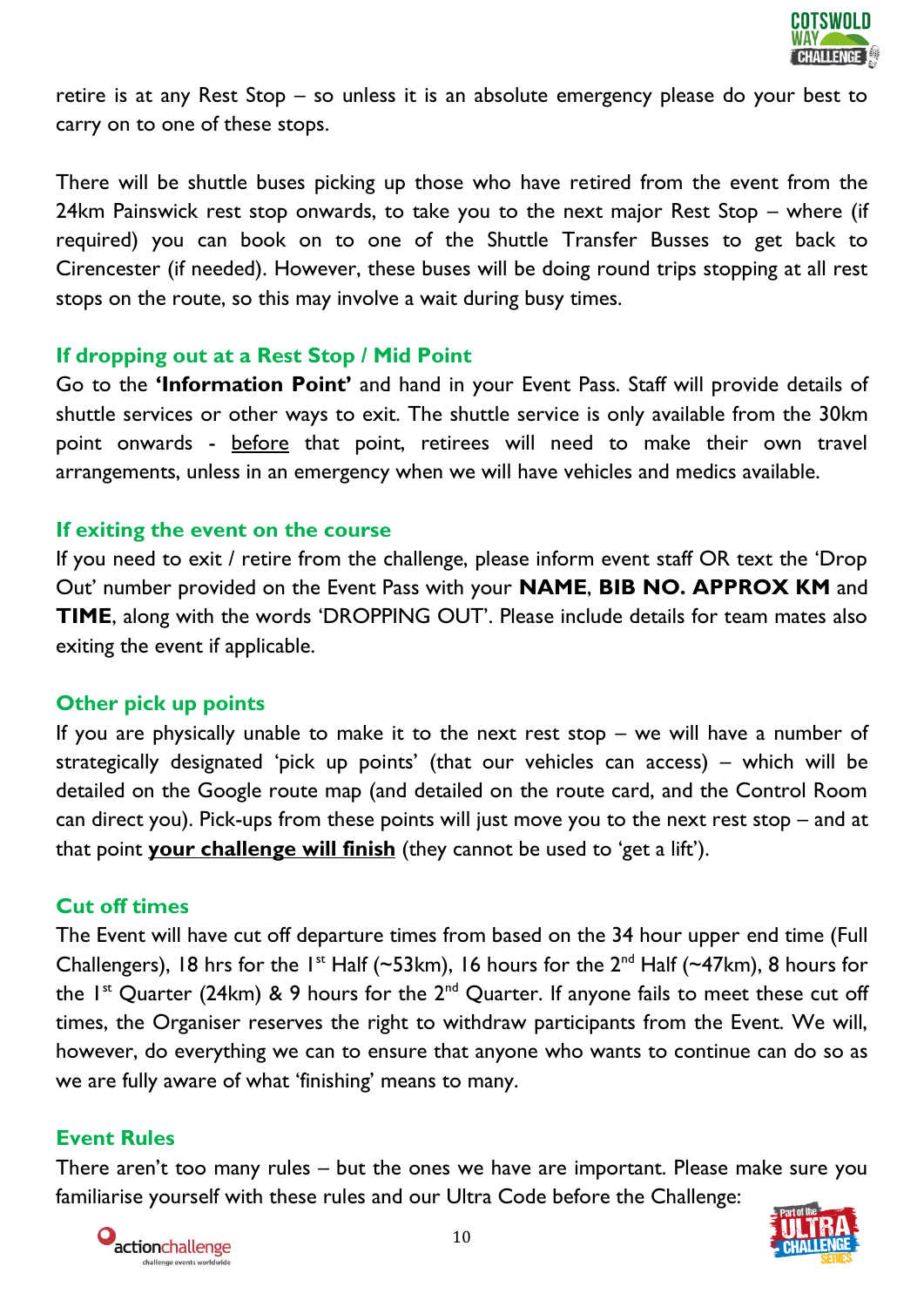

- $\bullet$  Do not attend the event if you feel ill or have an infectious disease
- Your Bib & Event Pass must be worn at all times
- You must have a mobile phone with you & the app installed (+ WhstsApp / 3 Words)
- You must carry a back-up power pack for your phone
- Participants must ensure they are hydrated, fed & rested before commencing any stage of the event and report any concerns to an Event Medic or Event Staff
- If, in the opinion of an Event Medic, a participant is considered unfit to complete the next stage, or further stages, that participant will be excluded as necessary
- All Full, 1<sup>st</sup> Half & 2<sup>nd</sup> Quarter Challengers **MUST** carry a head torch and wear it during the hours of darkness.
- The Event Organiser reserves the right to operate a 34 hour cut off time for all participants attempting the Full Challenge – with other Rest Stops closing times in accordance with this time frame (as set out above).
- No individual should leave a rest stop alone during the hours of darkness you must be with a TREK MASTER-guided group or be part of a team
- The Organiser reserves the right to officially remove a participant from the Challenge if, in their reasonable opinion, the participant's actions or behaviour is likely to significantly impact the wellbeing of other participants, staff, suppliers, or members of the public - or will bring the reputation of the event and / or the event organiser into disrepute.
- If any participants are encouraging, or hosting 'non-registered challengers' to take part in the challenge alongside them in some way, and are seen to be passing food /drink to them – all involved will be disqualified, all our services will be immediately withdrawn, offenders will be removed from our venues, and no refunds of any kind will be made.

#### **The Ultra Code**

It is important to remember that the route goes through public paths and can run close to private property. In respect of this, please be sure to always follow the Ultra Code:

- **No littering at all** bring a bag to use for your litter and dispose of at rest stops
- **Always shut gates behind you**
- Be considerate of local residents, making sure to keep noise levels down
- Use the toilets provided (and use them properly!) and not on the route!
- Respect private property (keep out)
- Beware of roads and always cross in the correct places
- Be considerate of other walkers on the route who may not be taking part
- Be aware of cattle / sheep

# **SUPPORTER ACCESS TO REST STOPS**

There will be supporter zones at: Cirencester, RAU basecamp (main start / finish), Painswick (24 km), Wotton-Under-Edge (53 km 'half way')